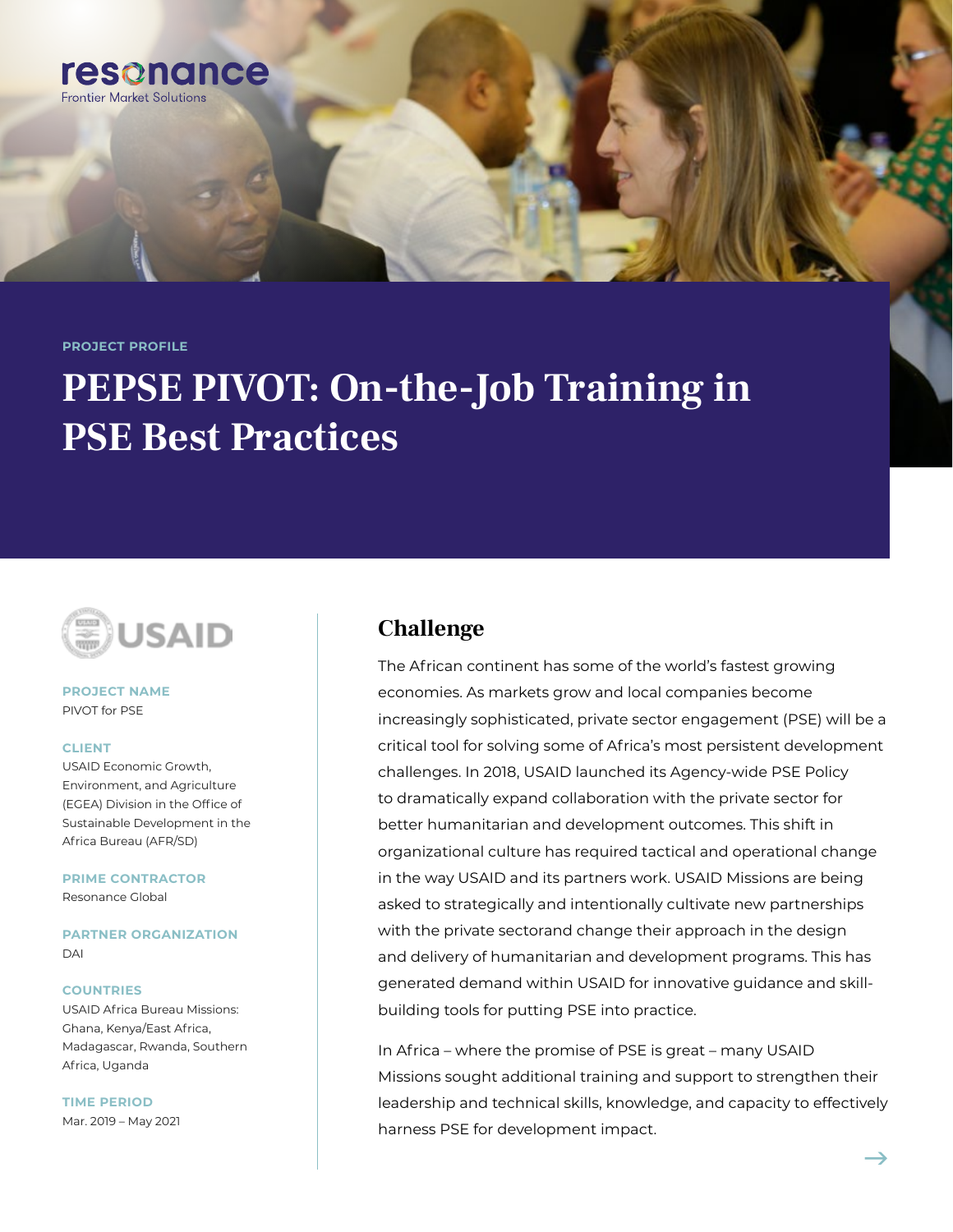## resonance

#### **Solution**

Under the Promoting Excellence in Private Sector Engagement (PEPSE) project, Resonance, in collaboration with two other implementing partners, is leading the PIVOT – Practical, InnoVative, On-the-Job Training – cohort program. PIVOT supports USAID Missions in Africa in responding to the Agency-wide call for cultural and operational transformation to expand PSE.

PIVOT is the Africa Bureau's organizational change management program that advances private sector engagement (PSE) through technical and leadership skills-building for greater development impact. This year-long, immersive, cohort-based program combines leadership and collaborating, learning, and adapting (CLA) skills with on-the-job training to equip USAID field staff to be catalysts for change in their Missions and support countries in accelerating development progress. In the PIVOT program, field staff engage in "learning by doing" activities, where regular team collaboration and access to practical, intentional professional development and mentoring tools help Missions to design, launch, and implement effective PSE initiatives.

## **Key Results**

- PIVOT worked with 36 field staff from six Africa Missions in Ghana, Kenya/East Africa, Madagascar, Southern Africa, Uganda, and Rwanda in its pilot year.
- PIVOT provided support to increase participants' knowledge and skills in private sector engagement (PSE), collaborating, learning, and adapting (CLA), and leadership.
- y We helped organize four **five-day, in-person Cohort sessions** in Accra, Ghana; Baltimore, MD; Nairobi, Kenya; and Washington, DC. Each Cohort is made up of cross-sectoral teams from Africa Missions. During these interactive and engaging sessions, facilitators and trainers guided Mission field staff through key principles, case studies, and training exercises for PSE. Our facilitators encourage peer-to-peer learning within the Cohort as well as hands-on exercises to practice key leadership, CLA, and PSE skills.
- We established bimonthly Cohort calls and webinars, Affinity Groups (i.e., groups organized by sector backstop or functional role), and regular in-person meetings between Cohort members to inspire **peer learning and collaboration**. These platforms enable experiential learning and strengthen connections between USAID/Washington and participating Mission staff.
- **We supported the creation of cross-functional Change Teams** within Missions to foster teambased learning and action.